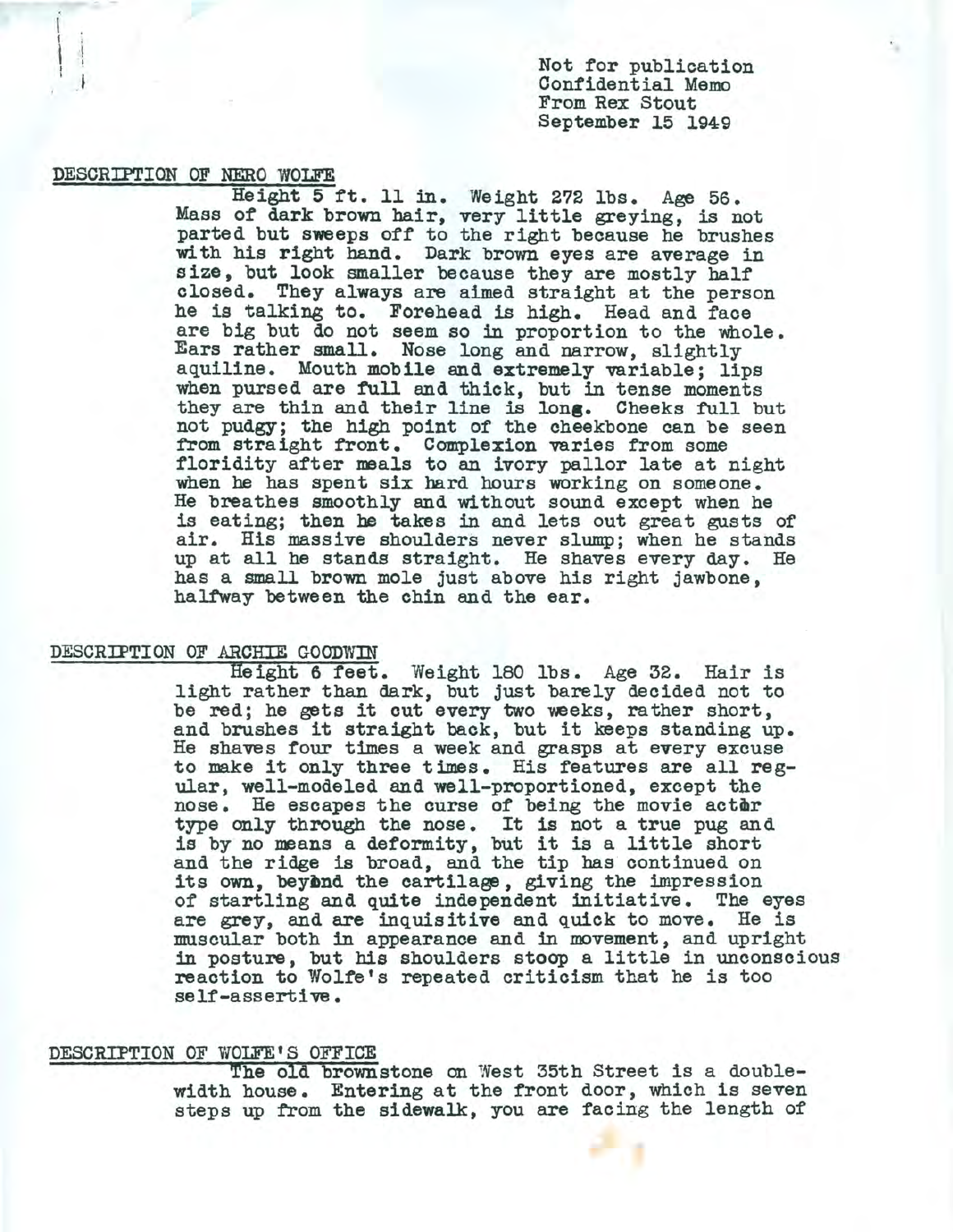a wide carpeted ball. At the right is an enormous coat rack, eight feet wide, then the stairs, and beyond the stairs the door to the dining room. There were originally two rooms on that side of the hall, but Wolfe had the partition removed and turned it into a dining room forty feet long, with a table large enough for six (but extensible) square in the middle. It (and all other rooms) are carpeted; Wolfe bates bare floors. At the far end of the big ball is the kitchen. At the left of the big hall are two doors; the first one is to what Archie calls the front room, and the second is to the office. The front room is used chiefly as an anteroom; Nero and Archie do no living there. It is rather small, and the furniture is a random mixture without any special character.

The office is large and nearly square. In the far corner to the left (as you enter from the hall) a small rectangle has been walled off to make a place for a john and a washbowl  $-$  to save steps for Wolfe. The door leading to it faces you, and around the corner, along its other wall, is a wide and well-cushioned couch.

SKETCH OF OFFICE



2